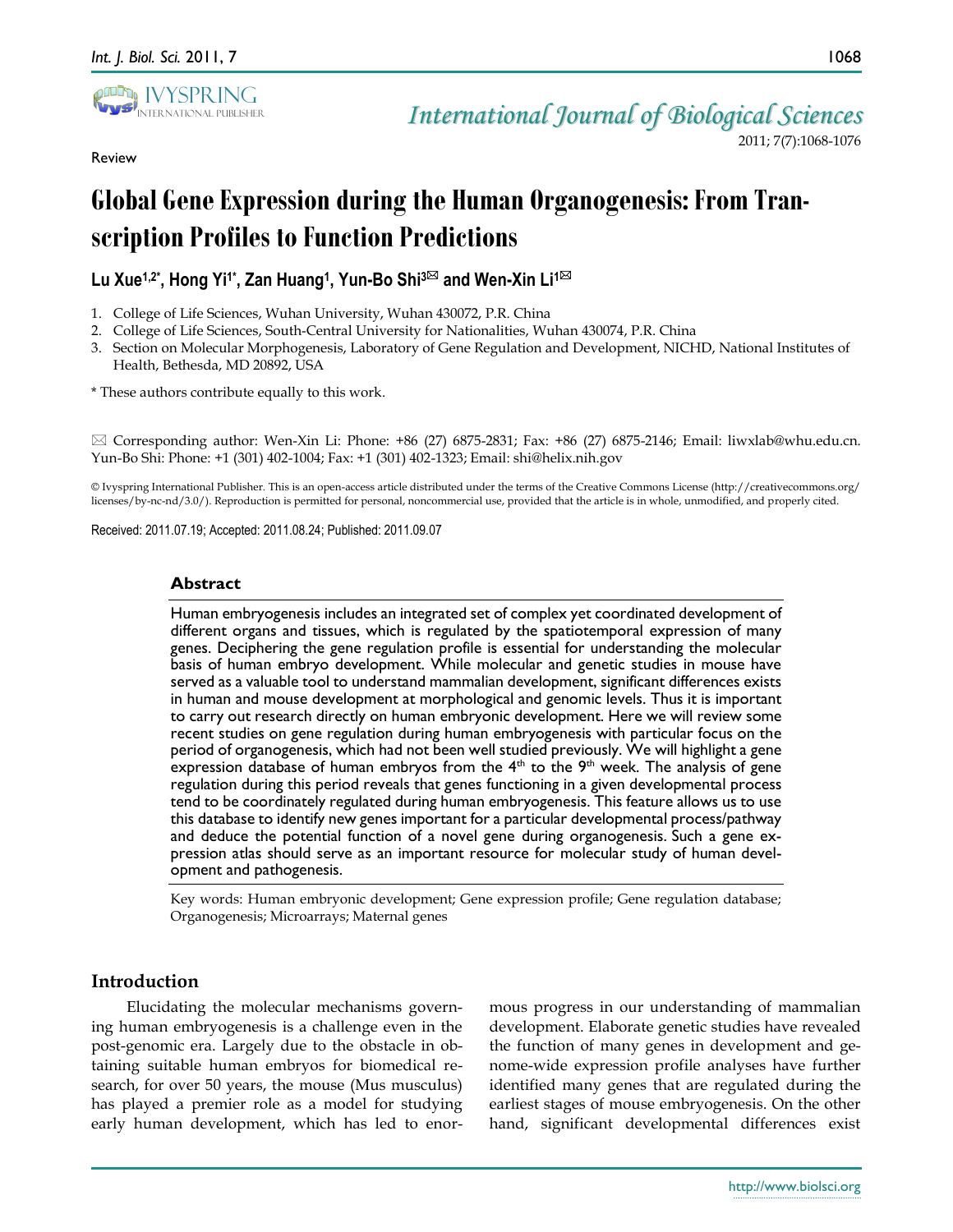between human and model organisms including mouse at both morphological and functional levels. More importantly, these differences appear to be genetically determined, making it critical to carry out studies directly on human development. Here, we highlight some distinct features between human and mouse development and review some recent gene expression studies on human and mouse embryogenesis. We focus particularly on the recent studies on the gene regulation during organogenesis, a period that had not been previously analyzed at genome-wide level even in mouse.

## **Some distinct morphological and molecular features of mouse and human embryogenesis**

In the mammal, fertilization initiates a series of well-coordinated developmental events, including morulation (preimplantation stage), gastrulation, and organogenesis (postimplantation stage). Figure 1 compares the developmental stages of mouse and human embryos. The Theiler Stages (TS 1-28) for mouse embryos are based in part on the somite number and some other identifiable characteristics [1, 2].



**Figure 1 Comparison of the developmental stages of mouse and human embryos.** Mouse embryonic stages (Theiler stages or TS) are based on somite number and characteristics and consists of 28 stages from fertilized egg to birth, up to 20 days post conception (dpc) (the middle panel). The criteria for staging human embryos were described by the Carnegie Institution of Washington, which are based on the development of structures, not by size or the number of days of development. The corresponding stages of mouse and human are indicated by dashed lines. The lower panels indicate the TS or CS with the corresponding developmental time (dpc) for the mouse and human embryos, respectively. The 23 Carnegie stages (CS) only covers the first 60 days of human embryo development, thereafter that the term embryo is replaced with fetus. The numbers in brackets above the large brackets for mouse and below the large brackets for human indicate the references that report previous human and mouse embryo transcriptome data of the indicated stages.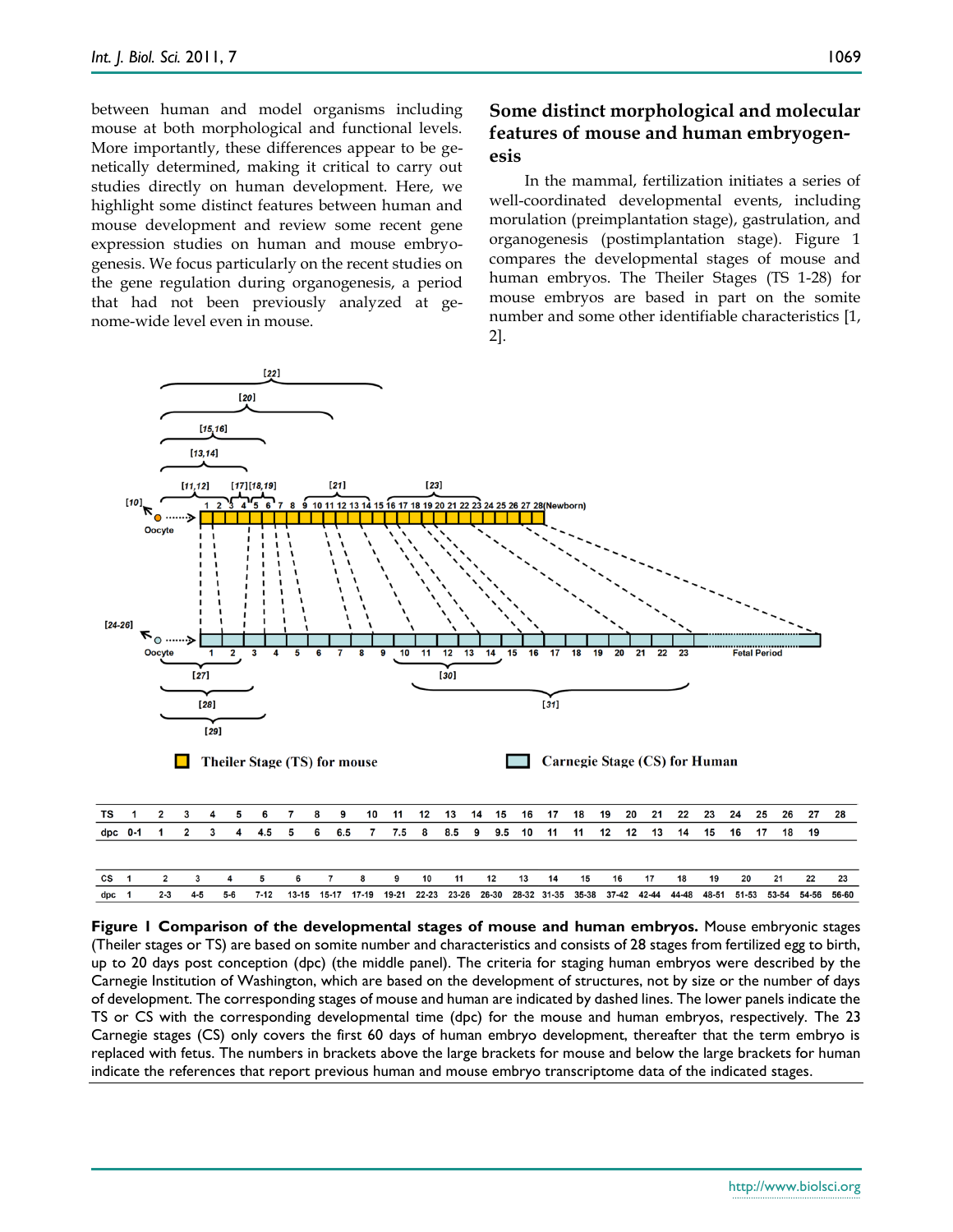The Carnegie Stages (CS 1-23) for human embryos are based on the development of structures, not in the size or the number of days of development and it covers the first 60 days of development, at the end of which the term embryo is usually replaced with the term fetus [3]. Considering approximately 90 million years of independent evolution, it is not surprising that significant morphological differences exist in human and mouse embryogenesis, especially some important characteristics developed during organogenesis. For example, the facial organs of human and mouse embryo develop in a very different sequence and form distinct features. While the optic pit is the earliest facial organ for mouse (a signature for all rodent animal), essentially all human facial organs appear around the same time. The contralateral limbs of human embryo rotate to the proper positions ventrally with flexible joints while the mouse limbs show little rotation and the joints are less flexible. Mouse embryo's tail elongates and thins from TS17 while human embryo's tail regresses during CS 23 (about 9th week of embryogenesis) (Fig. 1). Another obvious difference between mouse and human embryogenesis is the time of birth. The mouse embryo is born almost immediately after all the organs are developed (around TS27-TS28, 19-20 days post conception). In contrast, at the end of organogenesis (CS23, corresponding to TS26, Fig. 1), the human embryo continues to stay in the uterus for a few more months: the fetal period of ongoing growth of many organs (Fig. 1).

While the anatomical differences between human and mouse embryogenesis have been studied for over 100 years, systematic molecular analyses are becoming available in the last decade, thanks to the advances in genome sequencing and microarray technologies. Human–mouse genome-wide comparisons have revealed a number of differences related to the species-specific adaptations especially in reproduction, immunity, and olfaction systems. These include many mouse genes missing in human and vice versa [4, 5] and distinct alternative splicing of orthologous genes associated with increased evolutionary change [6-8], etc. Interestingly, the most significant differences in mice and human are not in the number of genes that each has but in the expression of genes and the activities of their protein products [9]. Below, we will briefly summarize some of the microarray studies on gene expression in mouse and human embryos [10-31].

## **Gene expression studies of mouse and human embryos**

Genome-wide expression analyses, especially

microarray profiling, of human and mouse embryogenesis have provided valuable information on the deciphering of the molecular network underlining morphological changes during development and insights into mammalian evolution. During the past decades, most of the research on human and mouse embryos focused mainly on the transcriptomes of oocytes and preimplantation embryos [10-19, 24-29], largely due to the relative ease to obtain such embryos. Within this period, although there are little morphological differences between the human and mouse embryo, the global gene expression patterns show dissimilarities. A characteristic difference is the timing of transition from maternal transcripts to zygotic transcripts. Human zygotic gene expression first occurs between the four- and eight-cell stages of preimplantation development while major mouse zygotic genome activation (ZGA) occurs at the two-cell stage [32, 33]. Furthermore, human preimplantation development consists of two main phases: one from the meiosis II (MII) oocyte to 4-cell embryo when the maternal genes predominate, and the other from the 8-cell embryo to the blastocyst when maternal genes are downregulated while zygotic genes are upregulated [29]. While in mouse, there are two major transcriptional waves during preimplantation. One group of zygotic genes are activated at the 2-cell stages and appear to be preferentially those involved in transcription and RNA processing [15]. The other group of genes are activated in 4-cell to 8-cell embryos and are involved mostly in morphological and functional changes of the embryos [13].

Despite these differences, there are also a number of common signaling processes during early mouse and human development, suggesting that during preimplantation, many molecular mechanisms are evolutionarily conserved between human and mouse [16, 28]. These include the Notch,  $TGFβ/BMP$ , and Wnt pathways etc. The same ligands and receptors of these signaling pathways are temporally and spatially regulated to determine zygote asymmetry, cell fate, cell polarity, communication, adhesion and migration, and they are important for both hESCs (human embryonic stem cells) and mESCs (mouse embryonic stem cells) [34, 35]. For example, expression of type I and type II receptors for TGF-β both in mouse and human fertilized oocytes and blastocysts suggests a role for TGF- $β$  in early preimplantation development [36].

After implantation, especially during organogenesis, notable morphological differences exist between mouse and human development, suggesting the existence of different gene expression profiles. Indeed, significant differences in embryonic expres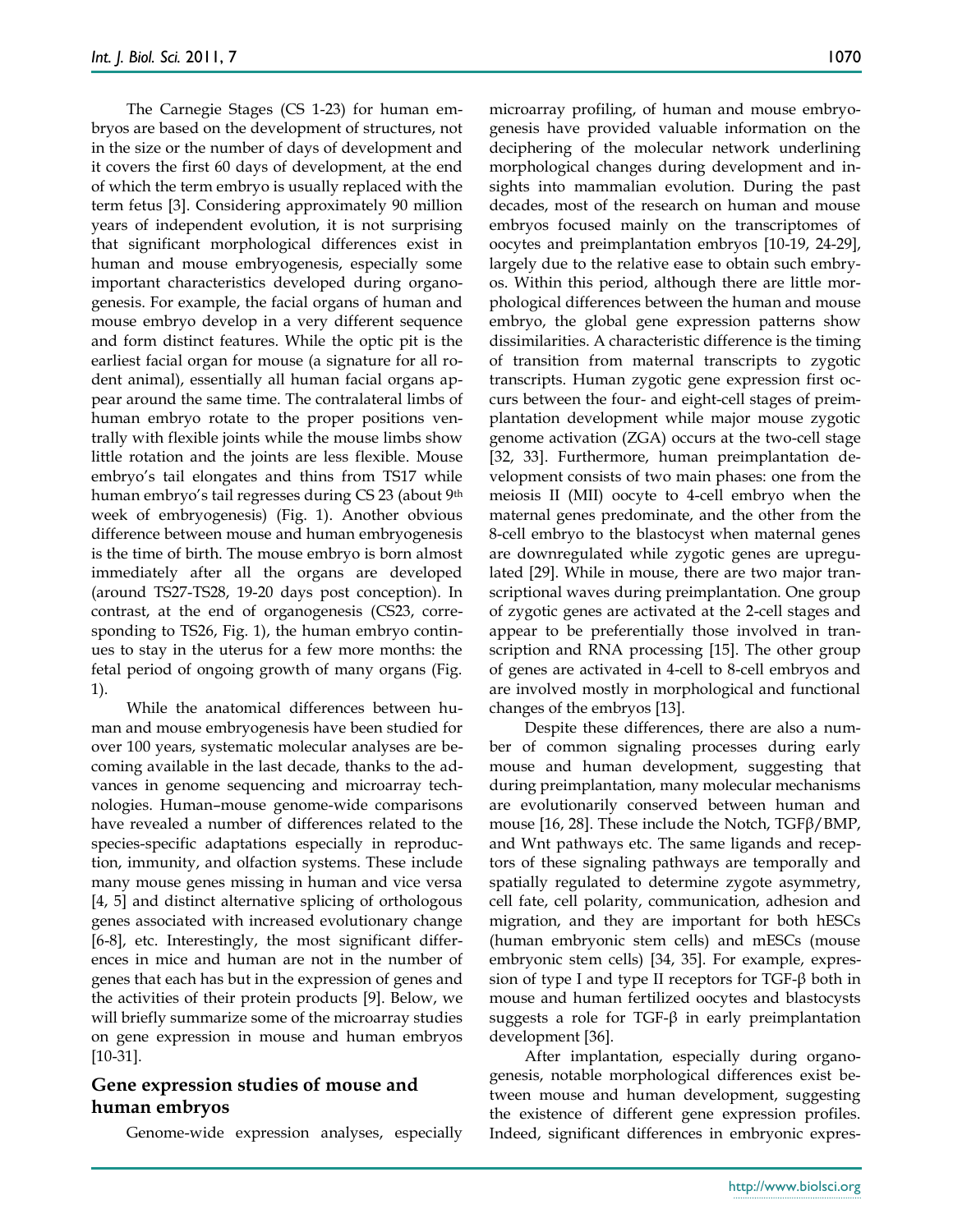sion patterns were reported between human and mouse development for a variety of genes such as Wnt7a and CAPN3, particularly in the formation of neural crest, midbrain, lens, heart, and smooth muscle [37, 38]. Unfortunately, few genome-wide gene expression analyses have been carried out on either mouse or human post-implantation embryos.

Recently, Fang et al. and Yi et al. independently reported the global gene expression patterns of human embryos covering the whole organogenesis period (CS9-CS23) [30, 31]. In the study by Fang et al. human embryos were grouped into six embryonic developmental stages (CS9-CS14) and microarray analysis was carried out for every stage. On the other hand, Yi et al. isolated total RNA from human embryos for each week of  $4<sup>th</sup>-9<sup>th</sup>$  weeks (CS10-23) for expression profiling. Both studies employed the Human Genome U133 Array by Affymetrix (Santa Clara, CA, USA). Although different methods were used for data analysis, both groups found that the regulated genes during the organogenesis period could be divided into two major groups. Fang et al. defined a gradual decrease in 'stemness' concomitant, cell cycle, and metabolism-related genes, and an increase in organogenesis specific genes, including muscle, fat, and connective tissue specific genes and differentiation-associated gene, etc. Similarly, Yi et al. discovered an up-regulation of gene categories enriched with genes involved in multi-cellular organismal development/processes, cell adhesion, cell surface receptor-linked signaling, and cell–cell signaling, which correlate well with the differentiation and development of organs that takes place during the 4<sup>th</sup>-9<sup>th</sup> weeks, and observed the down-regulation of gene categories associated with various metabolic processes and transcriptional regulation that are likely involved in the transition of the embryo from mainly cell proliferation in the  $4<sup>th</sup>$  week to mostly organ development by the 8<sup>th</sup>–9<sup>th</sup> weeks. In addition, Yi et al. identified many genes with an arch-shaped gene expression pattern during the 4<sup>th</sup>-9<sup>th</sup> week of development, which were enriched with a number of GO categories, such as those related to eye development with the peak level expression of the genes correlated well with the formation of the lens and the development of retinal pigmentation during the 5<sup>th</sup>-7<sup>th</sup> weeks of embryogenesis. These studies by Fang et al. and Yi et al. using embryos covering overlapping developmental periods (CS9-14 and CS10-23, respectively) not only confirm the findings but also complement each other to offer a more complete molecular profile of early human embryogenesis.

These studies also enable us to do comparative study to reveal distinct features in human embryo development. For instance, given the differences and similarities between mouse and human embryogenesis, an important question is to what extent the gene expression profiles are conserved between mouse and human embryos. The period of human embryonic developmental stages CS9-CS14 [30] resembles that from gastrulation to early organogenesis of mouse embryos (from TS12-TS17) [21]. Consistently, our analysis showed that dramatic changes in gene expression profiles occurred at the beginning of organogenesis in both mouse (around TS 12, embryonic day 8) and human (around CS9-CS10, or embryonic week 3/4) [21, 30]. Fang et al. further found out that the human-mouse homologs in the down-regulated group are primarily linked to embryonic lethality and abnormal lipid circulation. They believed that these genes should be important for the initiation of mammalian embryo organogenesis. In addition, genes related to myogenesis, osteogenesis, heart development, and neurogenesis were also found to be similarly regulated in human and mouse during organogenesis, displaying a gradually increase in expression. Interestingly, transcriptome comparison has also identified a set of genes that are expressed early in human em-

file in human embryo is indispensible for us to fully understand human development. The embryonic processes that occur between fertilization and gastrulation  $(0-4<sup>th</sup>$  week) are anatomically distinct from the subsequent organogenesis and histogenesis (4<sup>th</sup>–9<sup>th</sup> week). However, the underlying molecular basis of this change remains elusive. By comparing their gene regulation data with those on human oocytes and very early embryos (up to day 3) [26, 27], Yi et al. found that the developmentally regulated genes during the 4-9 th week fell into several functional categories/pathways, which are distinct from those associated with the maternal genes that function in early embryonic processes between fertilization and gastrulation. The traditionally highly expressed maternal transcripts could be divided into three groups, absent by the 4th week (about 26.7%), regulated during the 4-9th week (about 14.9%, mostly are down-regulated), and constitutively expressed during the 4-9th week (the rest) [31]. The first two groups of maternal genes are significantly enriched with genes involved in membrane utilization, metabolism, and cell cycle regulation, all of which are important for early embryogenesis and are

bryonic development but have not yet been implicated in early mouse development [30]. For example, PAX6 appears to be a human neuroectoderm cell fate determinant and regulate forebrain development but it is not required in mouse [39]. Such differences argue that obtaining the panorama of regulation gene pro-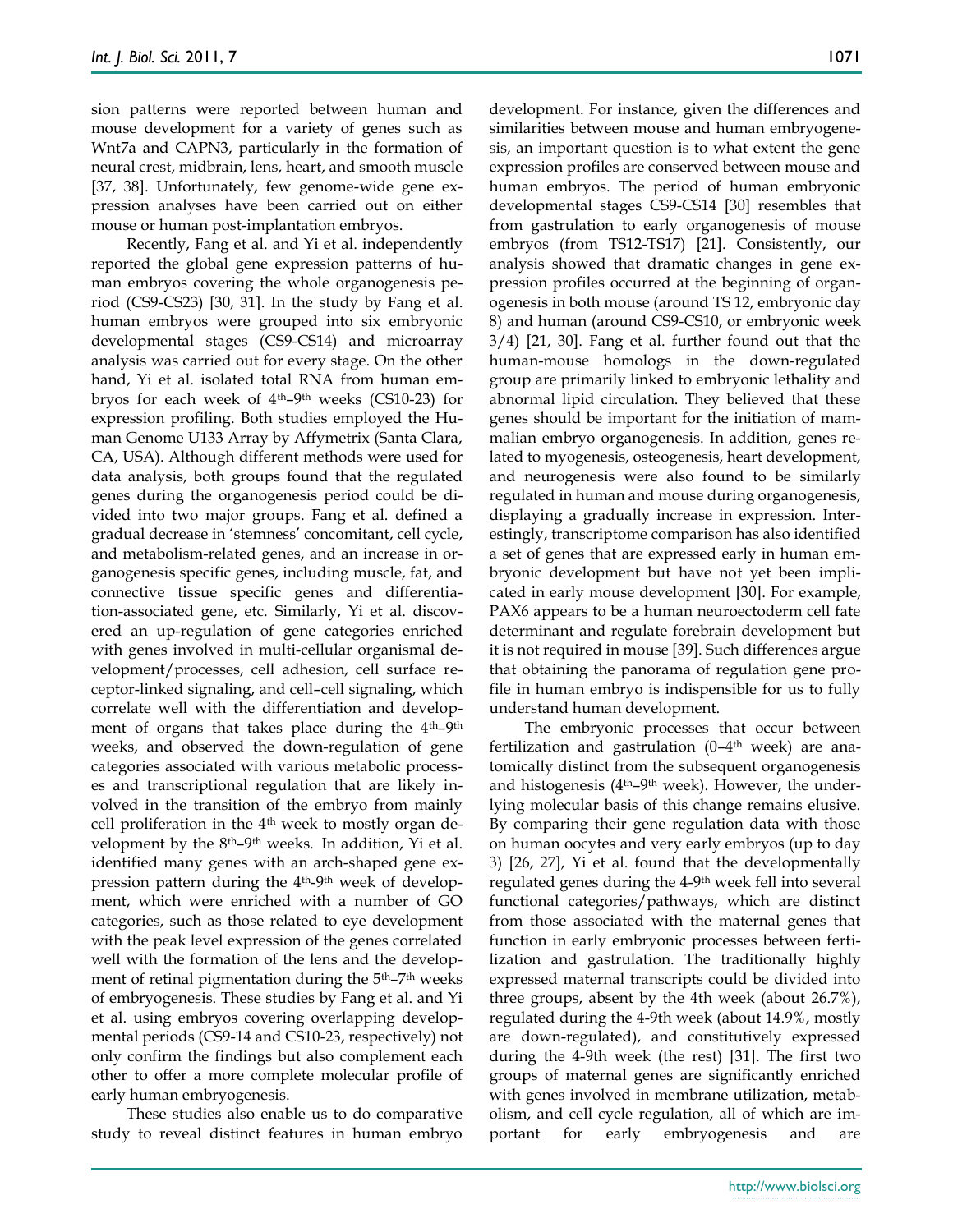down-regulated subsequently. Genes in the third group are more likely housekeeping genes, as they are constitutively expressed at least until 9th week of embryogenesis. These genes seem not to be specific for any developmental processes, at least up to the 9th week. These results indicate that the very early phase of embryogenesis utilizes maternal genes in the GO categories related to membrane, metabolism, and cell cycle while the subsequent organ development utilizes mainly zygotically transcribed genes belonging to distinct GO categories. Similarly, Fang et al. compared their data with the hESC genes and differentiation genes defined by Assou et al. [40] and found that the genes with reduced expression during CS9-CS14 significantly overlapped with the stemness-specific genes, in agreement with Yi et al.'s observation that most maternal genes are not detected or down-regulated by the 4 th week of human embryogenesis (CS10). Some notable examples of these genes include the core stem cell identity controlling genes OCT4, NANOG, and SOX2 [30, 31, 41]. While the potential binding sites of these genes were found to be significantly enriched in hESC D group (the overlapping genes between decreasing clusters of CS9-CS14 and hESC genes), suggesting that the expression of these genes were no longer needed in the organogenesis period. This is in accordance with that the expression of OCT4, NANOG, and SOX2 were both down-regulated seriously or even undetected during the 4-9 th week of embryogenesis.

Aside from the common findings, Yi et al. have also identified some unique features in human embryo development. For instance, they revealed that approximate half of all human genes were expressed and 18.6% of the expressed genes were differentially regulated during the human organogenesis period (CS10-23). Surprisingly, only 1,099 of the regulated transcripts (26.1% of the 4,203 genes) had previously been implicated to be related to development. Thus, most of the genes regulated during this important period of human development represent novel development-related genes. More importantly, by analyzing how genes involved in a given biological/developmental process or GO category are regulated during the  $4<sup>th</sup>-9<sup>th</sup>$  week of human embryogenesis, they have observed strong co-regulation of these genes and that their regulation correlates well with the developmental changes associated with this period [31]. For example, the vast majority of the genes associated with stem cells are highly expressed during the 4<sup>th</sup> or 5<sup>th</sup> weeks but are down-regulated by the 9<sup>th</sup> week, consistent with their roles in stem cells since the number of stem cells or undifferentiated cells is reduced when more cells begin to differentiate into different organ/tissue-specific cell types toward the 8 th-9 th week of development. Likewise, the vast majority of the genes likely involved in organ development, such as genes associated with muscle, fat, and connective tissues or those associated with internal organs or blood and lymph tissues are coordinately upregulated, with the highest levels of expression occurring in the 9th week, in agreement with the ongoing organogenesis. Such findings suggest that genes participating in the same developmental processes tend to be regulated coordinately during the 4 th-9 th week of development.

## **A novel in-silico resource for identifying genes involved in and predicting gene function during a developmental process**

The co-regulation of genes in a given GO category during the 4<sup>th</sup> -9<sup>th</sup> week of human embryogenesis has led us to propose that our gene expression database [31] can be used as a searchable resource. That is, one can use it to search for genes likely involved in a particular developmental process or inferring the biological functions of a gene of interest, if it is among the regulated genes, during this developmental period. This is important because the developmental functions of many genes are unknown and that many genes involved in different developmental process also remain to be identified.

The gene expression atlas is a simple searchable database (http://vmolab.whu.edu.cn:8080/Human GeneSearch/). Fig. 2 outlines the basic steps to use the database.

#### **A. To predict the potential developmental role of an unknown gene X (Fig. 2, left panel)**

1. Search the database to obtain the expression profile of Gene X

2. Cluster the expression profile of Gene X together with all developmentally regulated genes (the list can be downloaded from the database) by hierarchical clustering methods

3. Identify the gene cluster most closely co-regulated with Gene X

4. Analyze the gene cluster with Gene Ontology or GenMaPP to determine potential roles of or potential pathways involving Gene X (user can adjust the coefficient to define the size of the gene cluster in step 2, in order to get satisfied GO function categories)

5. Experimental validation (e.g., confirmation of the expression profile by RT-PCR, in situ hybridization, and/or immunohistochemistry, functional analysis in cultured cells or in vivo by using gene knock-out or transgenesis, etc.)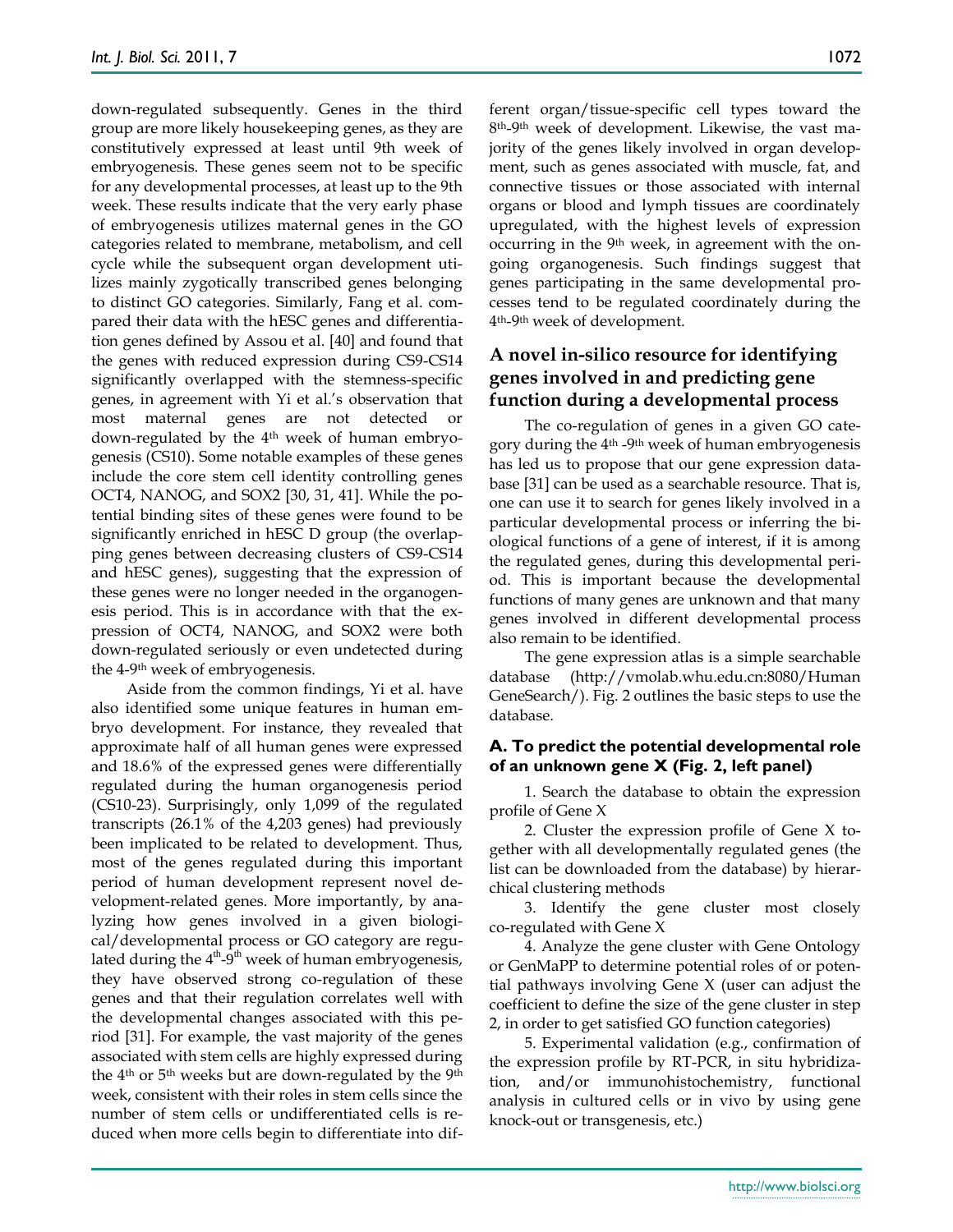

cultured cells or in vivo by using gene knock-out or transgenesis, etc.

**Figure 2 Schematic diagram for using the expression database to predict the potential roles of unknown genes and identify genes involved in a particular biological process during the 4th -9 th week of human embryogenesis.**

## **B. To identify genes involved in a particular biological process or cellular pathways (Fig. 2, right panel)**

1. Search the database to obtain the expression profiles of all genes known to be involved in a given biological/developmental process Y (e.g., a particular GO category)

2. Identify the expression signature of these genes (may get more than one featured cluster)

3. Cluster the expression patterns of these genes with all unknown but developmentally regulated genes

4. Identify the unknown genes that are co-regulated with the genes involved in the biological/developmental process Y. (again, user can adjust the coefficient to define the size of the signature gene cluster in step 2, or use different signature cluster in order to get enough unknown genes)

5. Experimental validation (e.g., confirmation of the expression profile by RT-PCR, in situ hybridization, and/or immunohistochemistry, functional analysis in cultured cells or in vivo by using gene knock-out or transgenesis, etc.)

As a test and an example for using this atlas with pipeline A, a novel developmentally regulated genes, *C2orf40* (chromosome 2 open reading frame 40), was analyzed as described above [31]. Firstly searching the microarray database revealed that it is upregulated throughout the developmental period (Fig. 3A), with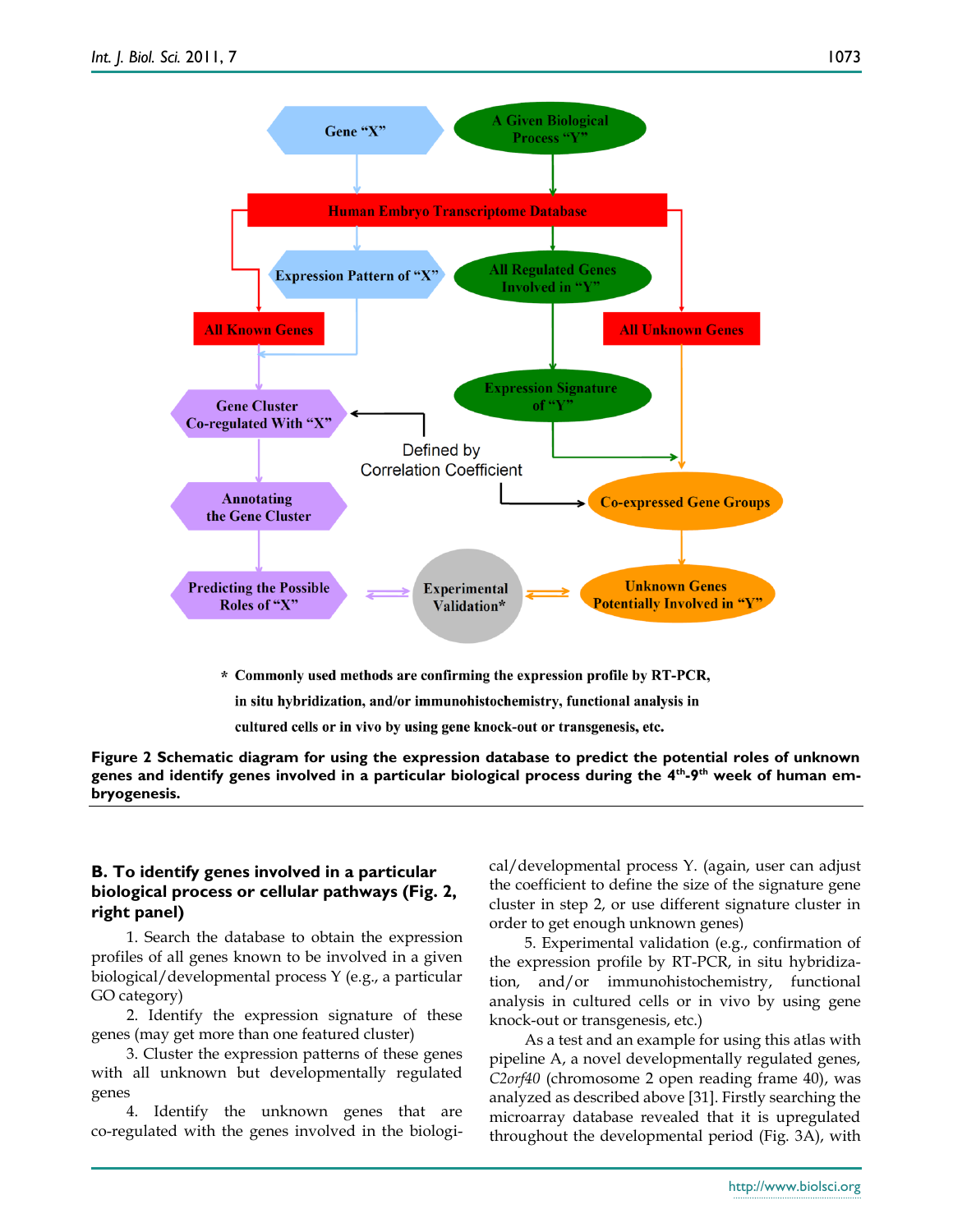an obvious increasing trend in the  $7<sup>th</sup>$  week. Then we clustered its expression profile with all 5,358 developmentally regulated genes during the 4<sup>th</sup>-9<sup>th</sup> week of human embryogenesis, showing that its temporal regulation pattern is similar to a small cluster of 59 genes (Fig. 3B, right panel, indicted by the purple-red bar). These genes are highly enriched with GO categories involved in skeletal development, collagen, cartilage development, and the extracellular matrix, suggesting that *C2orf40* is likely involved in skeletal development. Indeed, in situ hybridization revealed that *C2orf40* has little expression in the 4th week but is upregulated in the skeletal system by the 7<sup>th</sup>-9<sup>th</sup> week. In particular, it is highly expressed in the vertebrae by the 7th week. These spatial patterns provide further support that the *C2orf40 gene* is likely involved in

skeletal and cartilage development, although further experimentation is required to demonstrate its function. Actually, we can also use pipeline B to confirm the inferring of pipeline A. We combined the well-known 148 skeletal genes to combine with the 1,218 developmentally regulated genes with no known GO categories and clustered them based on their expression profiles. We identified four signature non-overlapping clusters with some unknown genes (see the Figure 5 of Reference 31), while *C2orf40* was exactly in one of them. These and other analyses suggest that the gene expression atlas can be a valuable resource for understanding the molecular pathways governing mammalian, especially human, organogenesis.



**Figure 3 Gene expression profiles suggest a potential role in skeletal development for a novel developmentally regulated gene C2orf40.** A, The C2orf40 expression profile as obtained from the expression database. B, The expression profile of C2orf40 clustered with all developmentally regulated genes. A cluster of genes that most closely co-regulated with C2orf40 was identified by their correlation efficient and indicated with a purple bar on the right, and was expanded (right panel, with the location of C2orf40 indicated). Some significant GO categories associated with these clusters are shown on the right; they are all associated with skeletal development.

#### **Conclusions and perspectives**

The advances in genetics and genome sequence information in the past two decades has made mouse an extremely valuable model for understanding mammalian development. However, the divergence in morphological and molecular changes during mouse and human embryogenesis argues that it is important to carry out, to the extent possible, research directly on human embryos. On the other hand, because of obvious ethical concerns, human embryonic tissues are hard to obtain. Thus, the knowledge on human embryonic development has been mostly on oocytes, hESCs, and very early human embryos. The two recent microarray analyses on human embryogenesis have provided the first glimpse on the global gene expression profiles during human organogenesis and revealed important information for understand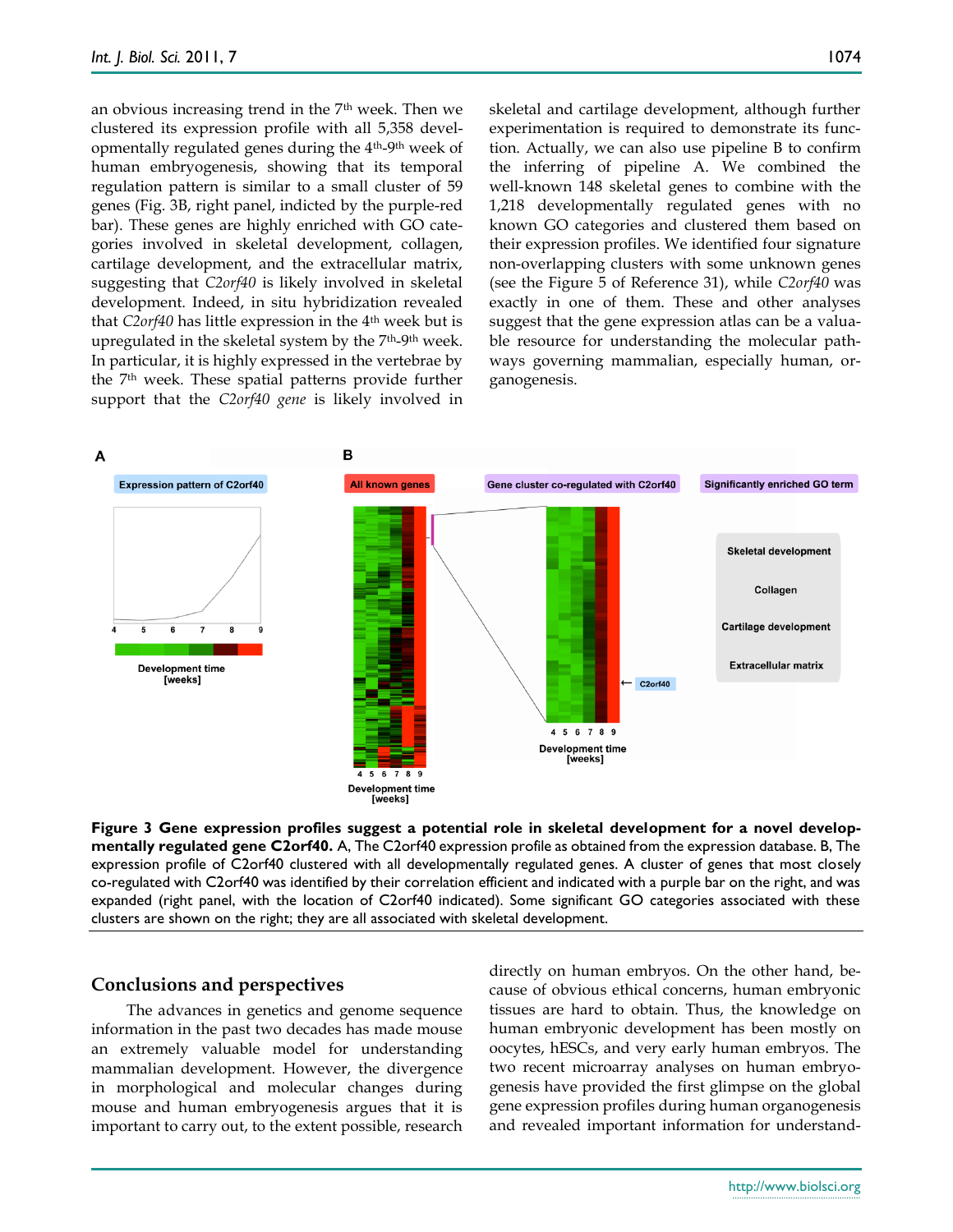ing the molecular pathways of human embryonic development. More importantly, the database for the gene expression profiles of the 4th to 9th weeks of human development appears to function as a valuable resource for identifying novel genes involved in and predicting the potential roles of developmentally regulated genes during organogenesis, a critical period with little prior molecular knowledge. A pressing task is to further improve and expand our database as more information on human development is collected with the development of new technologies such as next-generation seq, RNA-seq, etc. This should enhance the value of the database for studying the molecular basis of human development. Finally, it is worth mentioning that the most significant morphological differences between mouse and human development appear during organogenesis. The human gene expression atlas should also aid in the determination of the molecular basis underlying the conservations and evolutionary divergences between mouse and human development once the transcriptome analyses of corresponding period of mouse embryos are carried out. Given the advances in mouse genetics, such information will be extremely useful for future functional dissections of the molecular mechanisms underlying mammalian organogenesis.

#### **Acknowledgment**

This work was supported by National High Technology Research and Development Program of China (863 Program) Grant 2006AA02A306, National Natural Science Foundation of China Grant 30900265 and 31101047). Y.-B. Shi was supported by NICHD Intramural Research Program, National Institutes of Health.

#### **Conflict of Interests**

The authors have declared that no conflict of interest exists.

#### **References**

- 1. Bard JL, Kaufman MH, Dubreuil C, et al. An internet-accessible database of mouse developmental anatomy based on a systematic nomenclature. Mech Dev. 1998;74:111-20
- 2. Downs KM, Davies T. Staging of gastrulating mouse embryos by morphological landmarks in the dissecting microscope. Development. 1993;118:1255-66
- 3. Hill MA. Early human development. Clin Obstet Gynecol. 2007;50:2-9
- 4. Lauw FN, Caffrey DR, Golenbock DT. Of mice and man: TLR11 (finally) finds profilin. Trends Immunol. 2005;26:509-11
- 5. Zhang X, Firestein S. The olfactory receptor gene superfamily of the mouse. Nat Neurosci. 2002;5:124-33
- 6. Modrek B, Lee CJ. Alternative splicing in the human, mouse and rat genomes is associated with an increased frequency of exon creation and/or loss. Nat Genet. 2003;34:177-80
- 7. Church DM, Goodstadt L, Hillier LW, et al. Lineage-specific biology revealed by a finished genome assembly of the mouse. PLoS Biol. 2009;7:e1000112
- 8. Hughes AL. Genomes of mice and men. Heredity. 2003;90:115-7
- Su AI, Cooke MP, Ching KA, et al. Large-scale analysis of the human and mouse transcriptomes. Proc Natl Acad Sci U S A. 2002;99:4465-70
- 10. Hamatani T, Falco G, Carter MG, et al. Age-associated alteration of gene expression patterns in mouse oocytes. Hum Mol Genet. 2004;13:2263-78
- 11. Li XY, Cui XS, Kim NH. Transcription profile during maternal to zygotic transition in the mouse embryo. Reprod Fertil Dev. 2006;18:635-45
- 12. Zeng F, Schultz RM. RNA transcript profiling during zygotic gene activation in the preimplantation mouse embryo. Dev Biol. 2005;283:40-57
- 13. Hamatani T, Carter MG, Sharov AA, et al. Dynamics of global gene expression changes during mouse preimplantation development. Dev Cell. 2004;6:117-31
- 14. Wang S, Cowan CA, Chipperfield H, et al. Gene expression in the preimplantation embryo: in-vitro developmental changes. Reprod Biomed Online. 2005;10:607-16
- 15. Zeng F, Baldwin DA, Schultz RM. Transcript profiling during preimplantation mouse development. Dev Biol. 2004;272:483-96
- 16. Wang QT, Piotrowska K, Ciemerych MA, et al. A genome-wide study of gene activity reveals developmental signaling pathways in the preimplantation mouse embryo. Dev Cell. 2004;6:133-44
- 17. Tanaka TS, Ko MS. A global view of gene expression in the preimplantation mouse embryo: morula versus blastocyst. Eur J Obstet Gynecol Reprod Biol. 2004;115 (Suppl 1):S85-91
- 18. Hamatani T, Daikoku T, Wang H, et al. Global gene expression analysis identifies molecular pathways distinguishing blastocyst dormancy and activation. Proc Natl Acad Sci U S A. 2004;101:10326-31
- 19. Chen HW, Chen JJ, Yu SL, et al. Transcriptome analysis in blastocyst hatching by cDNA microarray. Hum Reprod. 2005;20:2492-501
- 20. Tanaka TS, Jaradat SA, Lim MK, et al. Genome-wide expression profiling of mid-gestation placenta and embryo using a 15,000 mouse developmental cDNA microarray. Proc Natl Acad Sci U S A. 2000;97:9127-32
- 21. Mitiku N, Baker JC. Genomic analysis of gastrulation and organogenesis in the mouse. Dev Cell. 2007;13:897-907
- 22. Sharov AA, Piao Y, Matoba R, et al. Transcriptome analysis of mouse stem cells and early embryos. PLoS Biol. 2003;1:E74
- 23. Zhang W, Morris QD, Chang R, et al. The functional landscape of mouse gene expression. J Biol. 2004;3:21
- 24. Kocabas AM, Crosby J, Ross PJ, et al. The transcriptome of human oocytes. Proc Natl Acad Sci U S A. 2006;103:14027-32
- 25. Zhang P, Kerkela E, Skottman H, et al. Distinct sets of developmentally regulated genes that are expressed by human oocytes and human embryonic stem cells. Fertil Steril. 2007;87:677-90
- 26. Assou S, Cerecedo D, Tondeur S, et al. A gene expression signature shared by human mature oocytes and embryonic stem cells. BMC Genomics. 2009;10:10
- 27. Dobson AT, Raja R, Abeyta MJ, et al. The unique transcriptome through day 3 of human preimplantation development. Hum Mol Genet. 2004;13:1461-70
- 28. Adjaye J, Huntriss J, Herwig R, et al. Primary differentiation in the human blastocyst: comparative molecular portraits of inner cell mass and trophectoderm cells. Stem Cells. 2005;23:1514-25
- 29. Zhang P, Zucchelli M, Bruce S, et al. Transcriptome profiling of human pre-implantation development. PLoS One. 2009;4:e7844
- 30. Fang H, Yang Y, Li C, et al. Transcriptome analysis of early organogenesis in human embryos. Dev Cell. 2010;19:174-84